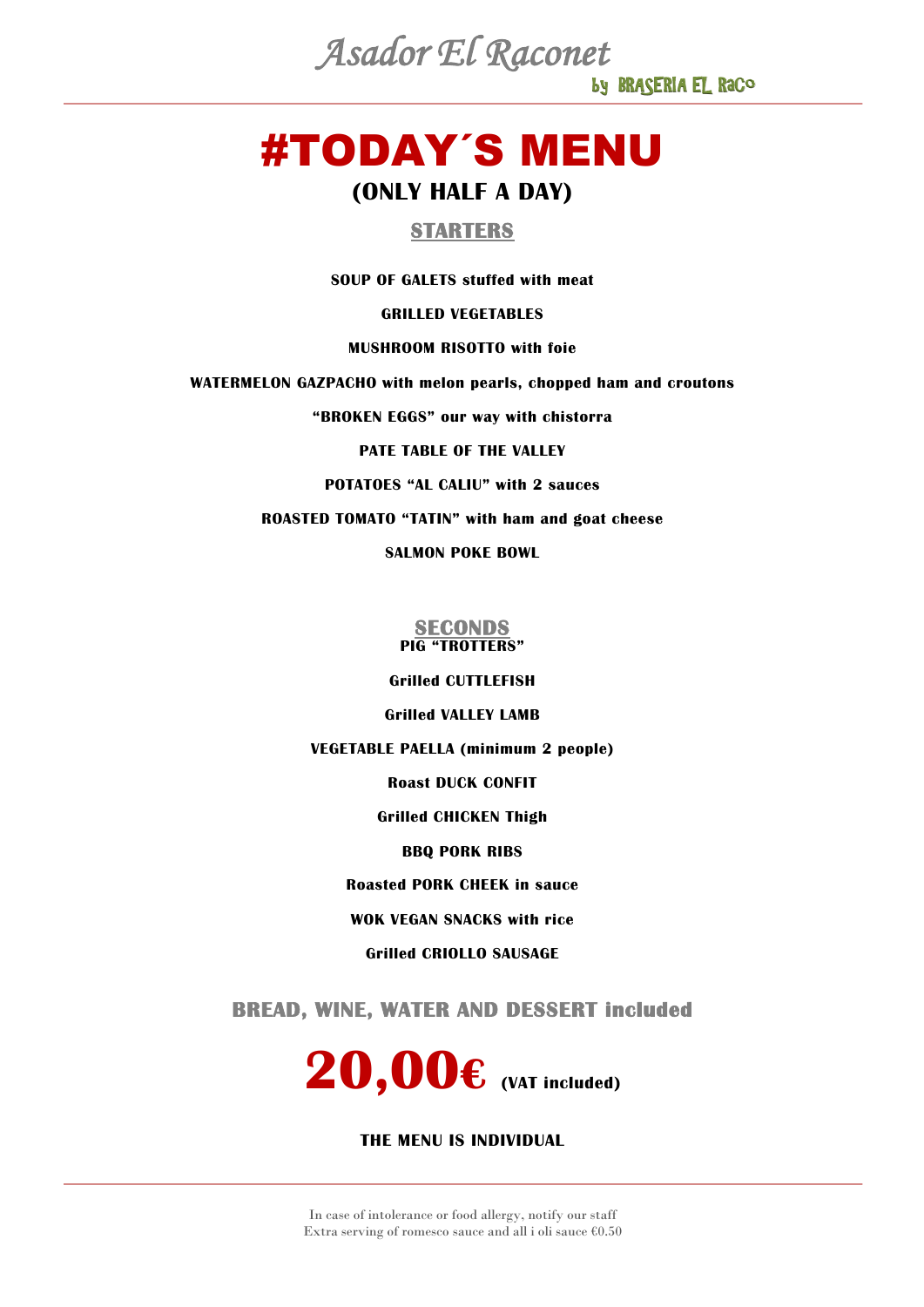by BRASERIA EL RaCo *Asador El Raconet*

### #MeNU eL racONEt

**STARTERS**

**Homemade ARANESA POT**

**GRILLED VEGETABLES**

**½ ACORN-FED IBERIAN HAM PLATE**

**GOAT CHEESE SALAD**

**"BROKEN EGGS" with acorn-fed Iberian pork**

**PATE TABLE OF THE VALLEY**

**CAESAR SALAD**

**POTATOES "AL CALIU" with Iberian ham and cheese**

**MUSHROOM RISOTTO with foie**

**"RATATOUILLE" with low temperature egg**

**SECONDS Grilled "OLD COW" ENTRECOTE**

#### **IBERIAN PORK SPOON**

**GRILLED LAMB MIX**

**GRILLED VEAL ENTRAINS**

**PORK SECRET PAELLA AND BOLETUS TACOS (minimum 2 people)**

**Grilled MONKFISH TAIL**

**MELOSO VEAL with rice**

**GRILLED VEAL CHURRASCO**

**BULL'S TAIL ROLL**

**WOK VEGAN SNACKS with rice**

**BREAD, DESSERT AND 1 DRINK included** 

**26,00€ (VAT included) Supplement for sharing 1 menu: €3**

In case of intolerance or food allergy, notify our staff Extra serving of romesco sauce and all i oli sauce €0.50